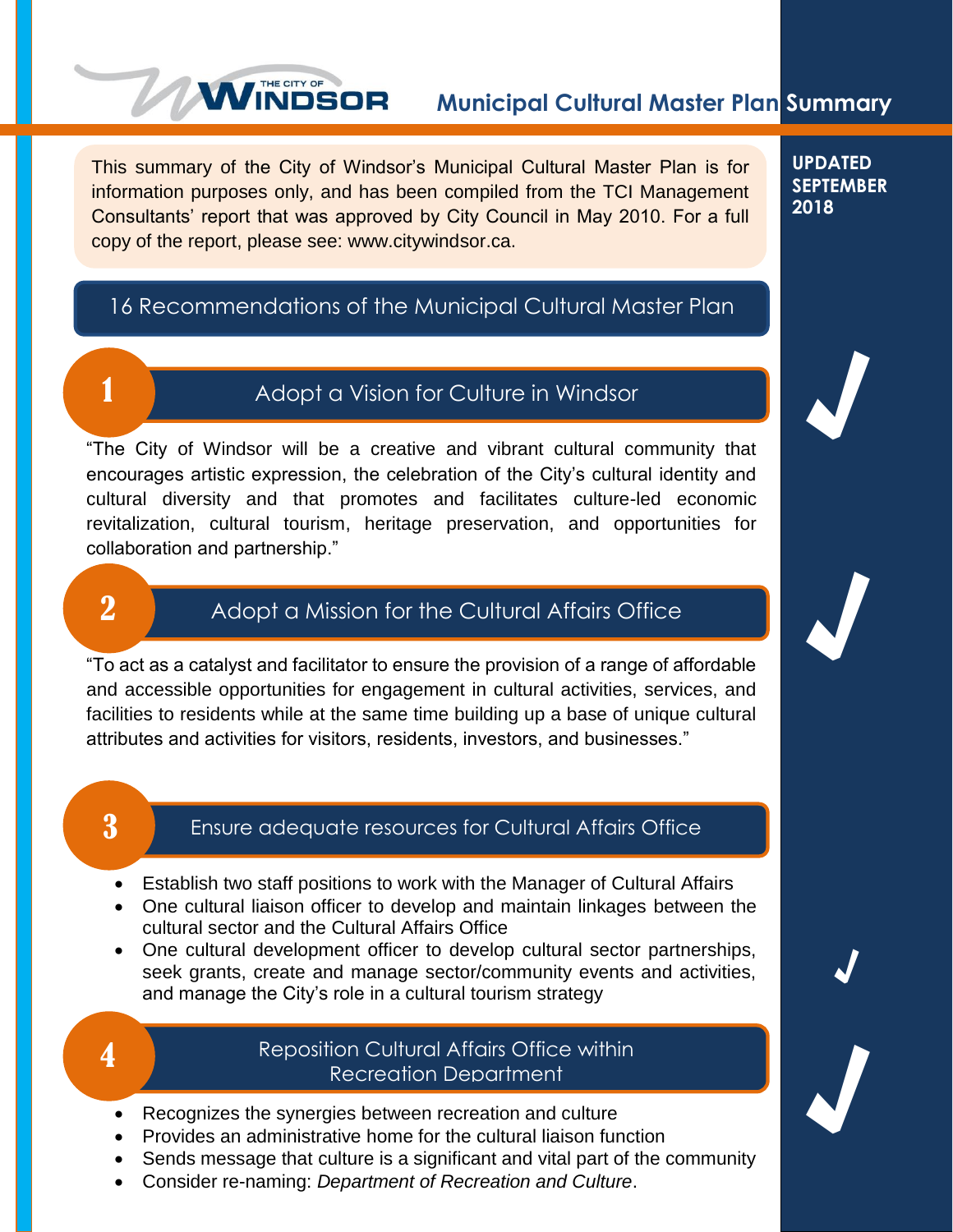### 2 | Municipal Cultural Master Plan Summary

# Undertake feasibility assessment for a new City of Windsor Museum

- Expanded, new municipal museum to display a greater range of themes that reflect the rich history of the area; examine locations, themes and stories to be told Examine the marketing and financial sustainability of a new operation • Proceed with an understanding that a new museum would be a long-term project, to be in place by a specific target date within foreseeable future
- Address the question of an expanded municipal archive

# 6

5

## Ensure adequate maintenance of Windsor Sculpture Park

- Settle the on-going issue regarding the ownership of the sculptures
- Establish maintenance priorities
- Consider the park as the preferred outdoor location for additional works of art to give the Park more weight and prominence as an 'attraction'

# 7

# Establish arm's length Cultural Funding Commission

• Establish an arm's length funding commission to help support the growth of the arts, culture and heritage communities in the City of Windsor

# 8

# Develop cultural organization investment strategy and fund

- Provide stable funding for cultural organizations, to be allocated by the arms-length funding commission (see  $# 7$ )
- Stable funding could be in the form of multi-year grants to certain organization, single-year funding, etc.
- Applications adjudicated at arm's-length, and amounts provided should increase over time to reflect population growth in the long term and increasing diversity and complexity of the community

# **g** Increase awareness of the community, councillors and municipal staff about culture

- Simple annual awareness campaign to communicate the impact of the cultural sector in Windsor; part of orientation for new staff/councillors
- Short presentation to Council once a year about the activities of the Cultural Affairs Office & state of the cultural sector
- Erect information booths once or twice a year to convey information
- Create a one-page backgrounder for staff, councillors, media, etc.

# √

**Ongoing Since 2014, students have undertaken regular wash and was of sculptures** √

**Ongoing \$87,200 project funding avail. yearly** √

**In place of grants, City Council provides facilities for long term use to two anchor organizations in the cultural community.**



### **Ongoing**

√